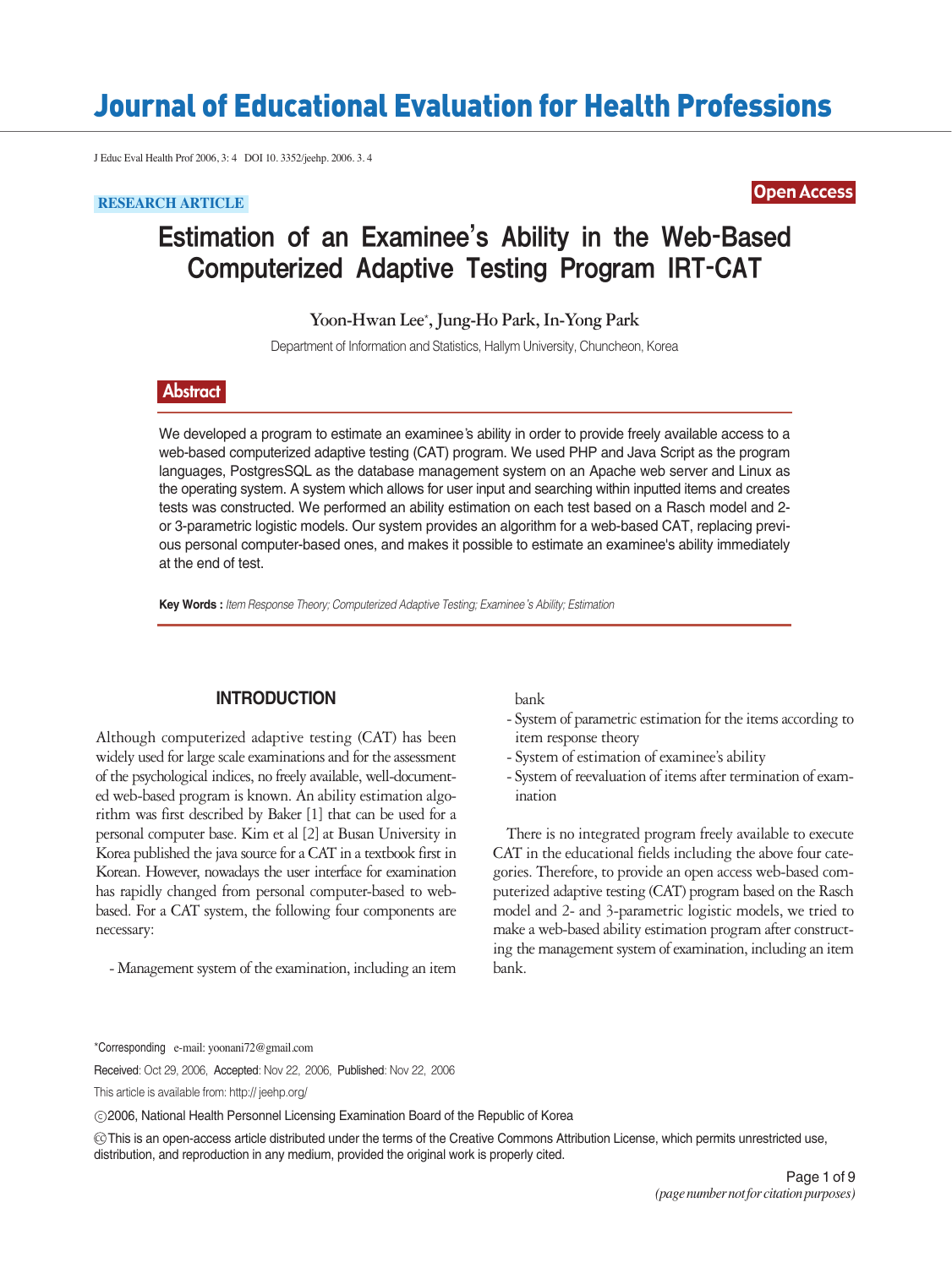#### **MATERIALS AND METHODS**

Tools used for programming were as follows:

#### Server Environment

- Operating System (OS): Fedora Core 4 (Linux Kernel Version: 2.6.11)
- Web Server: Apache 2.2.0
- Database management system (DBMS): PostgresSQL 8.1.2
- Languages: PHP-5.1.2 with Zend Optimizer 2.6.2, HTML and JavaScript

#### User interface

- OS: Microsoft Windows XP SP2/Linux desktop
- Browsers: Internet Explorer 6.x, Firefox 1.5.0.7

#### Algorithm

The key algorithm was already known for the ability estimation [2]. It was coded for web-inferface.



Fig. 1. Screen shot of the characteristics of inputted items.



Fig. 2. Screen shot of the input for the item stem and answer options.

### **RESULTS**

#### Input of items

Items can be inputted on a website. At first, basic information, such as category, item type, key words, IRT model, item parameters already determined, answer option form and number of answer option (Fig. 1), are added. An item stem can be inputted for text, and flash files can be inputted for multimedia data such as images, sounds and movie (Fig. 2). Items are presented randomly to each examinee. The table structures are shown in Fig. 3.

#### Search within items

On the screen, key words or text words from the items can be used to search. A Boolean search with two categories is also possible (Fig. 4). As for the CAT, each item that was already analyzed according to the respective IRT model can be searched. Each item's information function is viewed, and the rate of options by examinees in the CAT is also presented (Fig. 5).

#### Creation of test and the addition of items

To create the test, the title, start and stop time, and type of



Fig. 3. Table structure for item information.

|           | List of Items                                             |
|-----------|-----------------------------------------------------------|
| Keyword v | $\vee$ [Search]<br>V [Category 2] All<br>[Category 1] All |

Fig. 4. Screen shot of an item search.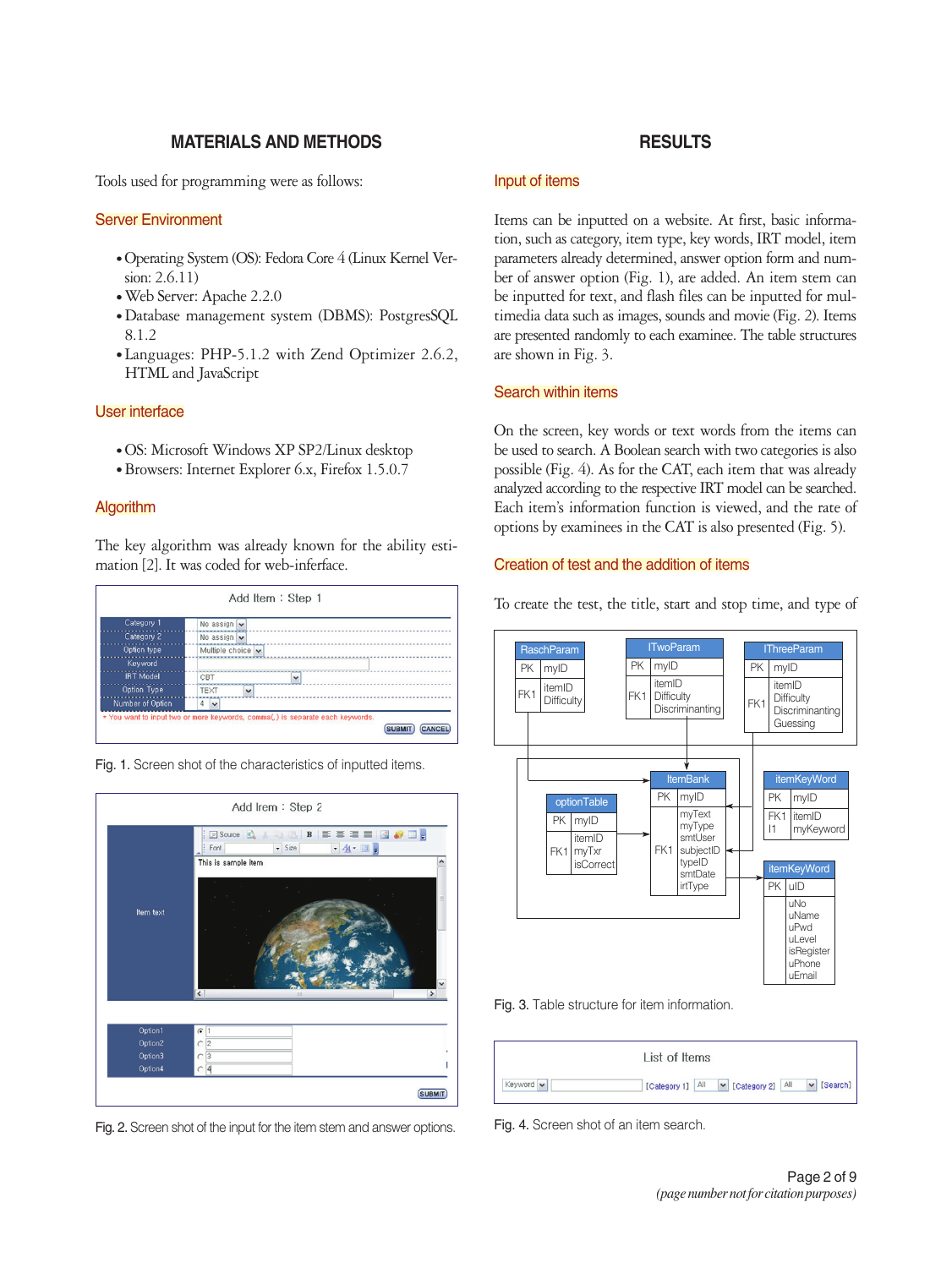

Fig. 5. Screen shot of an item function.



Fig. 6. Screen shot of the creation of an examination.



Fig. 7. Flow chart of the ability estimation in the IRT-CAT. SE; standard error

|                                            |     | Demo <sub>2</sub>                                              |             |                             |
|--------------------------------------------|-----|----------------------------------------------------------------|-------------|-----------------------------|
| Open<br><b>IRT Type</b><br>Number of items |     | <b>Close</b><br>2006/10/14 12:00:00<br><b>Status</b><br>$3-PL$ |             | 2006/10/31 12:00:00<br>Done |
|                                            |     |                                                                |             |                             |
|                                            |     | No.                                                            | <b>Name</b> | <b>Identical No.</b>        |
|                                            | 이윤환 | 19925533                                                       | $-0.842$    | Done                        |
| $\overline{c}$                             | 이윤환 | M00037                                                         | $-0.539$    | Time out                    |
|                                            |     | <b>TEST INFO</b><br>[1]                                        |             |                             |

Fig. 8. Screen shot of the examinee's ability.

| Name | 이윤환 | Number       | 19925533 |
|------|-----|--------------|----------|
| Item | uij | <b>Theta</b> | s,e      |
| 25   | 0   | $-0.8750$    | 0.8444   |
| 35   |     | $-0.5390$    | 0.7144   |
| 38   | 0   | $-0.6780$    | 0.6082   |
| 61   | n   | $-0.9170$    | 0.5756   |
| 36   |     | $-0.8420$    | 0.5712   |

Fig. 9. Screen shot of example of the response to an item.

test should be inputted (Fig. 6). Available types are computerbased testing, Rasch model, and 2- or 3-parametric logistic models. The addition of items to the test can be done by selecting items in the item bank or by adding new items manually. Added items are automatically registered in the item bank.

#### Estimation of the examinee's ability

Estimation of the examinee's ability was done according to the maximum likelihood estimation for the Rasch model and 2- or 3-parametric logistic models. The theoretical process was referenced from Kim et al<sup>2</sup>. Unlike Kim et al's source codes, the present source codes can estimate the ability of examinees from multiple examinations because this present one provides a common structure for item information functions, regardless of the number of examinations. Kim et al's source codes are only applicable to one examination. A flow chart of the ability estimation was presented in Fig. 7. Source codes for the estimation of an examinee's ability are presented in Appendix 1.

#### Viewing the results of an examination

After the termination of an examination, the results can be shown immediately. The examinee's ability is shown (Fig. 8). Each examinee's response to each item can be seen after clicking on an examinee's name (Fig. 9). Since the results of the examination were analyzed on the web, there is no need to download result files and analyze them again.

#### CAT program

Source code of CAT in this paper is freely available at https: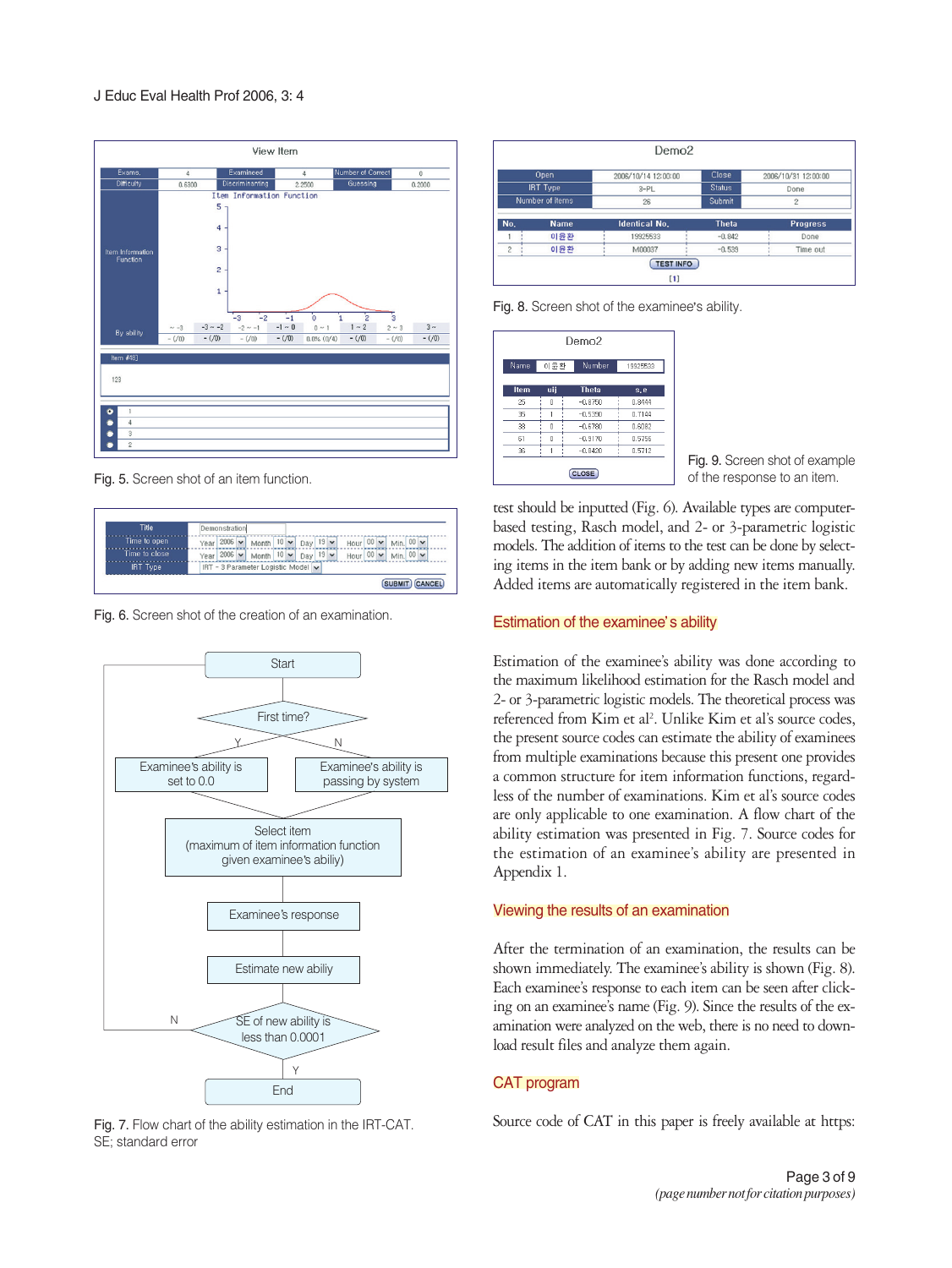//sourceforge.net/projects/irt-cat/

#### Execution of the CAT in the field

The CAT program in this paper has already been implemented in the educational field with easy interpretations of examinees' ability [3].

#### **DISCUSSION**

The merits of the present program for the estimation of an examinee's ability are that it is web-based and allows for the immediate estimation of ability after the termination of testing. Also, the selection of the less exposed items was prompt because the results of exposure are recorded in the system. Practical issues in developing and maintaining a CAT program included an item bank, test administration, test security and examinee issues [4]. Out of these, item bank and test administration was also actually addressed in the IRT-CAT program. Test security and examinee issues should be dealt according to the policy of each institute during the implementation of the CAT program. Since it is difficult to get a freely available CAT program, IRT-CAT may open the horizon for an easily applicable web-based CAT. It may be able to be used widely

## Appendix 1. Source Code of the ability estimation program

#### **1. Input of items**

// Initialize testManager \$myIRT=new testManager(\$\_SESSION ['ID'], \$\_GET ['examID'], \$DB); // Time setting \$myIRT->timeout(time(), \$fnc->psqlTime2UT (trim [\$examStart]), \$fnc->psqlTime2UT (trim [\$examEnd]); // Set to open the examination \$myIRT->setIsTakeExam (true); // Select item // If the item is the first one to be shown, the examinee's ability is set to 0.0 // If the item is the second one, set the estimated value of ability from the previous // item as the examinee's ability. After that, select the item with the maximum item // information. \$myItemID=\$myIRT->selectItem(); // Initialize the class that shows the item. \$viewItem=new viewItemClass (\$myItemID, \$DB, \$\_GET ['examID'], "T"); // Print the test information \$viewItem->showExamInfo(); // Show item on the screen \$viewItem->showItem (1,"takeExamProc.php");

#### **2. Flow chart of the estimation process**

// Initialize testManager \$myIRT=new testManager (\$\_SESSION ["ID"], \$examID, \$DB); // Item presentation process or estimation process

for large-scale examinations, class-based examinations, equating studies among many educational institutes, and psychological examination in the clinic. This system may still not be complete. Therefore, it will be helpful to other researchers to transform the program for their own purposes taking advantage of this program's open source code. We would like to add the system of parametric estimation for pretest items that are not used for the ability estimation according to item response theory after termination of examination to present IRT-CAT program.

#### **REFERENCES**

- 1. Baker FB. Item response theory: Parameter estimation techniques. New York: Marcel Dekker; 1992.
- 2. Kim YH, Sohn M, Chung HT. Practice of the computerized adaptive testing. Seoul (KR): Munumsa; 2002. Korean.
- 3. Kim MY, Lee YH, Huh S. Correlations between the scores of computerized adaptive testing, paper and pencil tests, and the Korean Medical Licensing Examination. J Educ Eval Health Prof. 2005;2:113-8.
- 4. Wise SL, Kingsbury GG. Practical issues in developing and maintaining a computerized adaptive testing program. Psycologica. 2000;21: 135-55.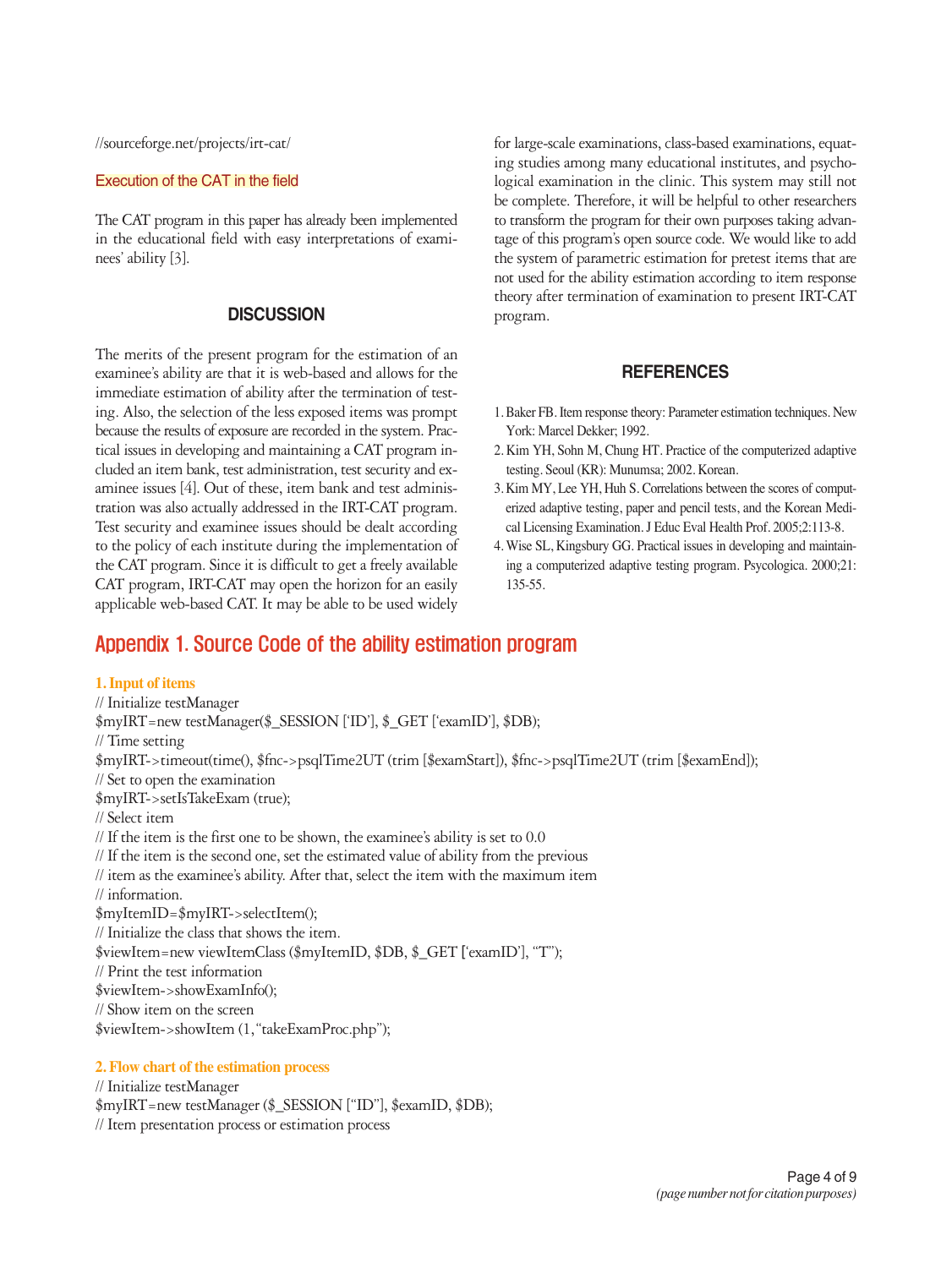```
J Educ Eval Health Prof 2006, 3: 4
```

```
// (true: item presentation, false: estimation)
$myIRT->setIsTakeExam (false);
// item is correct or incorrect
$myIRT->isCorrect ($uij, $itemID);
// New ability estimation of examinee (transfer factor: file or DB)
$myNewTheta=$myIRT->calcTheta ($isFile=true);
// Save information
$myIRT->saveData();
// Stopping rule
if ($myIRT->calcSE() ){
        require_once (MY_INCLUDE ."header.php");
        // If examination is terminated according to stopping rule, 
    // it is terminated normally
$myIRT->complete ("Y");
}else{
        // If examination is not terminated, process returns to item presentation
?>
<SCRIPT LANGUAGE="JavaScript">
          location.href="<?=URL_ROOT?>takeExam/index.php?examID=<?=$examID?>";
</SCRIPT>
<?
?3. Estimation of the examinee's ability: testManager.php
<?
class testManager {
   private $getInfoC;
   private $DB;
   private $cThetaC;
   private $sItemC;
   private $outputC;
   private $theta;
   private $userID;
   private $examID;
   private $itemID;
   private $examType;
   private $discrimination;
   private $difficulty;
   private $guessing;
private $uij;
private $uAnswer;
private $isTakeExam;
private $oldSE;
private $nowSE;
function __construct ($userID, $examID, &$DB) {
        \overline{\$this}\rightarrow DB=\$DB;$this->userID=$userID;
        $this->examID=$examID;
```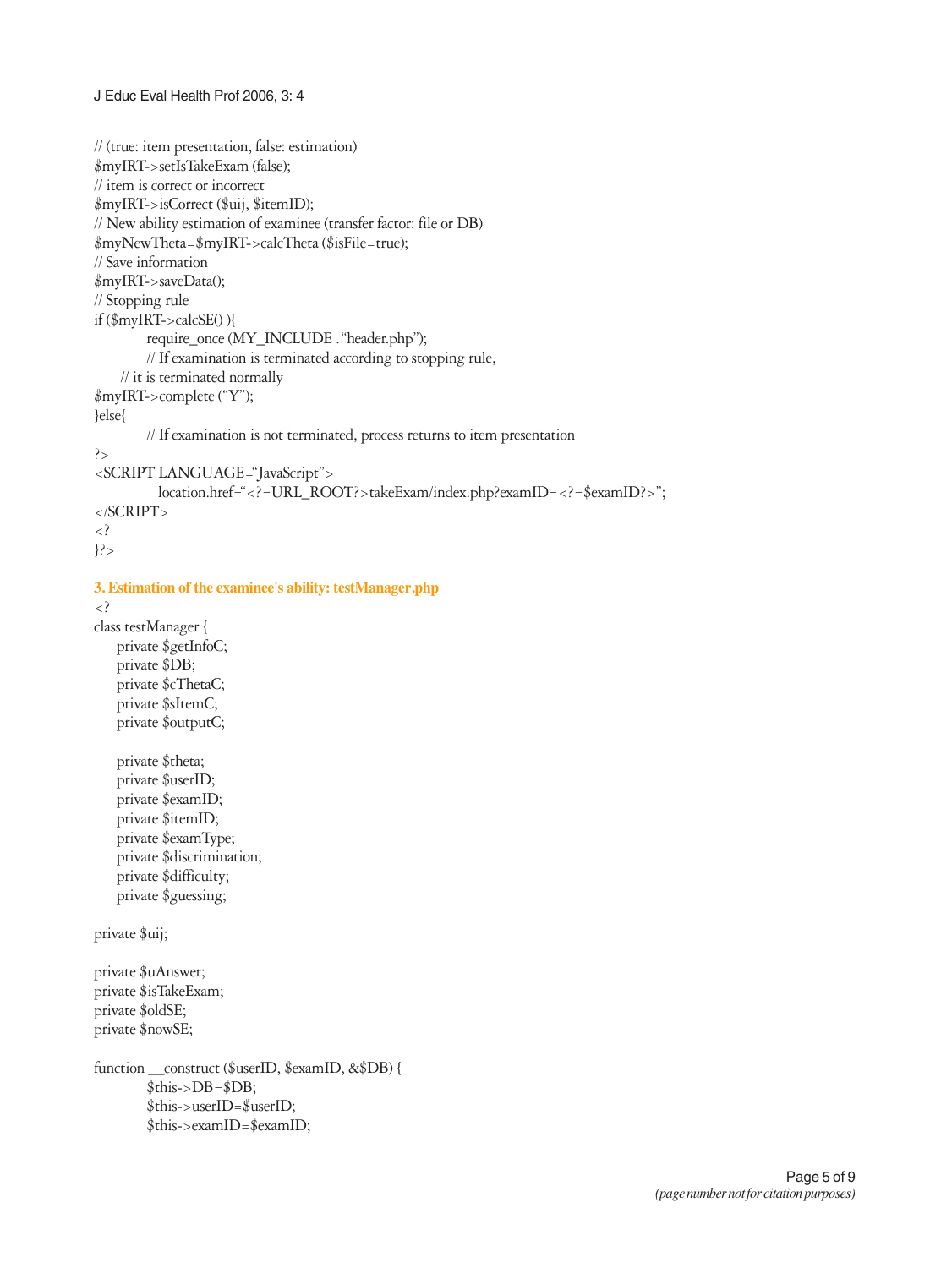```
$query="select examType from examAdmin where examID "'.$examID.""';
        $DB->query ($query);
        $row=$DB->fetch();
        $this->examType=trim ($row [0]);
        require_once (MY_INCLUDE. 'irtManager/irtFiles.php");
        $this->getInfoC=new irtFiles($this->userID, $this->examID);
        $myLine=$this->getInfoC->readSelectLine();
        if (sizeof (\frac{m}{L}m\) < 1) {
          $this->theta=0.0;
        }else{
          $this->theta=trim($myLine [6]);
        }
}
function setIsTakeExam ($mode) {
        if ($mode==true){
                 $this->isTakeExam=true;
        }else{
                 $this->isTakeExam=false;
        }
}
function selectItem (){
        if (!$this->isTakeExam) {
                 echo "Invalid method";
                 exit;
        }
        require_once (MY_INCLUDE. "irtManager/selectItem.php");
        $this->sItemC=new selectItem ($this->userID, $this->examID, $this->theta, $this->examType, $this->DB);
        $myItemID=$this->sItemC->selectItem();
        if ($myItemID>0){
                 return $myItemID;
        }else{
                 $this->complete ("N");
        }
}
function isCorrect (&$uij, $itemID) {
        if ($this->isTakeExam) {
                 echo "Invalid method";
                 exit;
        }
        $this->itemID=$itemID;
        $this->uAnswer=$uij;
        $query="select myID from optionTable where itemID="'.$itemID."' and isCorrect='Y"';
        $this->DB->query ($query);
        $itemAanswerArr=array();
        for ($i=0; $row = $this->DB - $fetch(); $i++){
                 $itemAnswerArr [$i]=trim ($row [0]);
        }
        if (is_array ($uij)){
```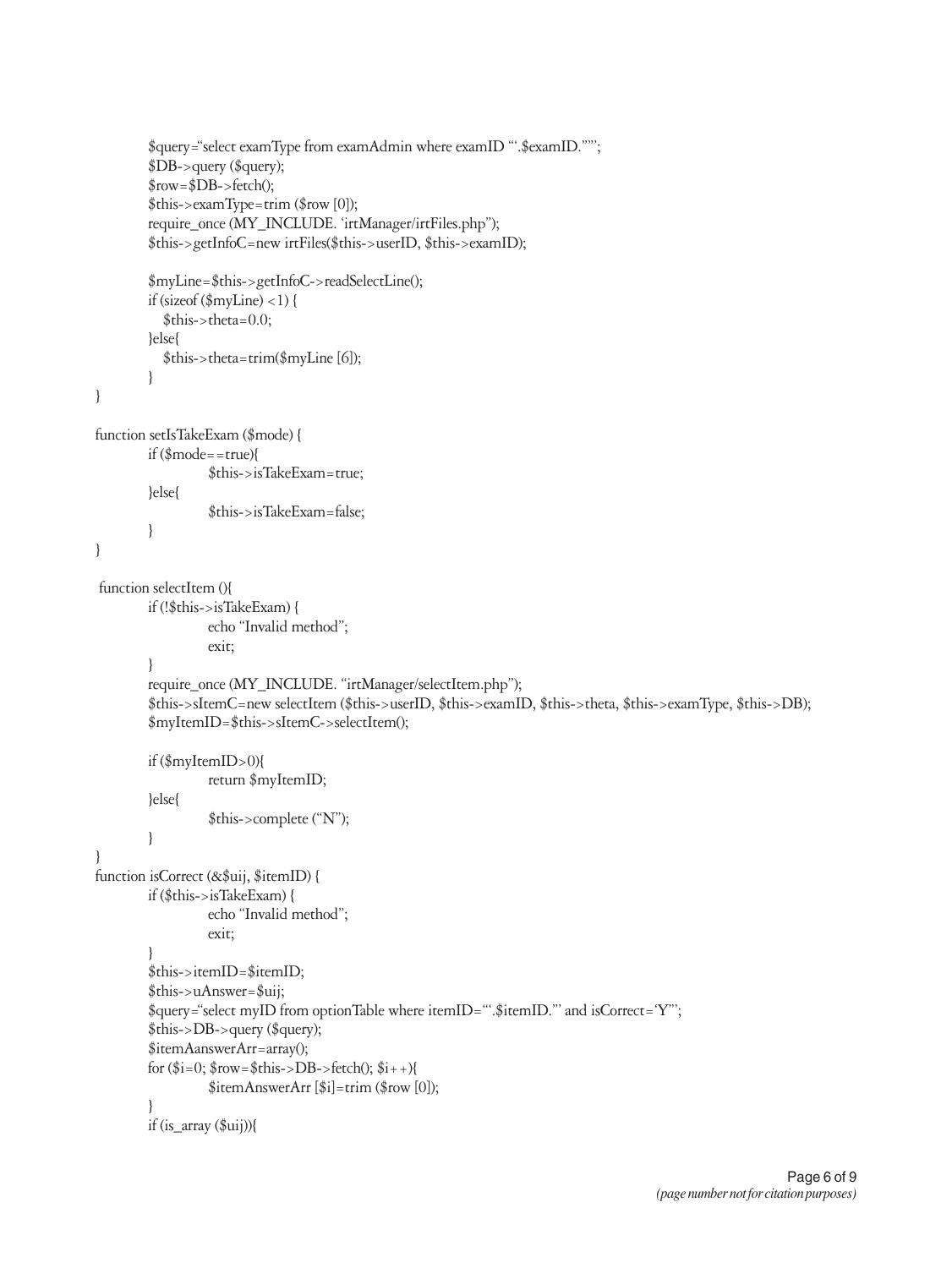```
$result=array_diff ($itemAnswerArr, $uij);
                      if (count (\frac{2}{3}ui)) = = count (\frac{2}{3}item Answer Arr) & & count (\frac{2}{3}rest) = = 0) {
                                 $this \rightarrow iii = 1;}else{
                                 \frac{\sinh s}{s}->uij=0;
                      \left\{ \right\}lelse{
                      if $uij = = $itemAnswerArr [0]){
                                 \text{5}this->uij=1;
                      }else{
                                 \text{this}->uij=0;
                      \left\{ \right\}\left\{ \right.\left\{ \right\}function calcTheta ($isFile=true){
          if ($this->isTakeExam) {
                     echo "Invalid method";
                     exit:
          \mathcal{E}require_once (MY_INCLUDE. "irtManager/calcTheta.php");
          $this->cThetaC=new calcTheta ($this->userID, $this->examID, $this->itemID, $this->theta, $this->examType,
          $this->DB, $this->getInfoC, $this->uij, $isFile);
          $this->theta=$this->cThetaC->newTheta();
          $this->discrimination=$this->cThetaC->getDis();
          $this->difficulty=$this->cThetaC->getDif();
          $this\text{-}{}guessing$this\text{-}{}cTheta$-}getGue ();
          $this \rightarrow nowSE = $this \rightarrow cTheta \rightarrow getSE ();
          return $this->theta;
\}function calcSE () {
          if ($this->isTakeExam) {
                      echo "Invalid method";
                      exit:
          \}if ($this->examType=="C"){
                      return false;
          \mathcal{E}$myLine=$this->getInfoC->readSelectLine ();
          if (size of (\text{myLine}) < 1) {
                      $this > oldSE = 0;}else{
                      $this->oldSE=trim ($myLine [7]);
          \mathcal{E}if (abs ($this->nowSE-$this->oldSE) <0.01) {
                      return true:
          }else{
                      return false;
          \mathcal{E}\overline{\mathbf{r}}
```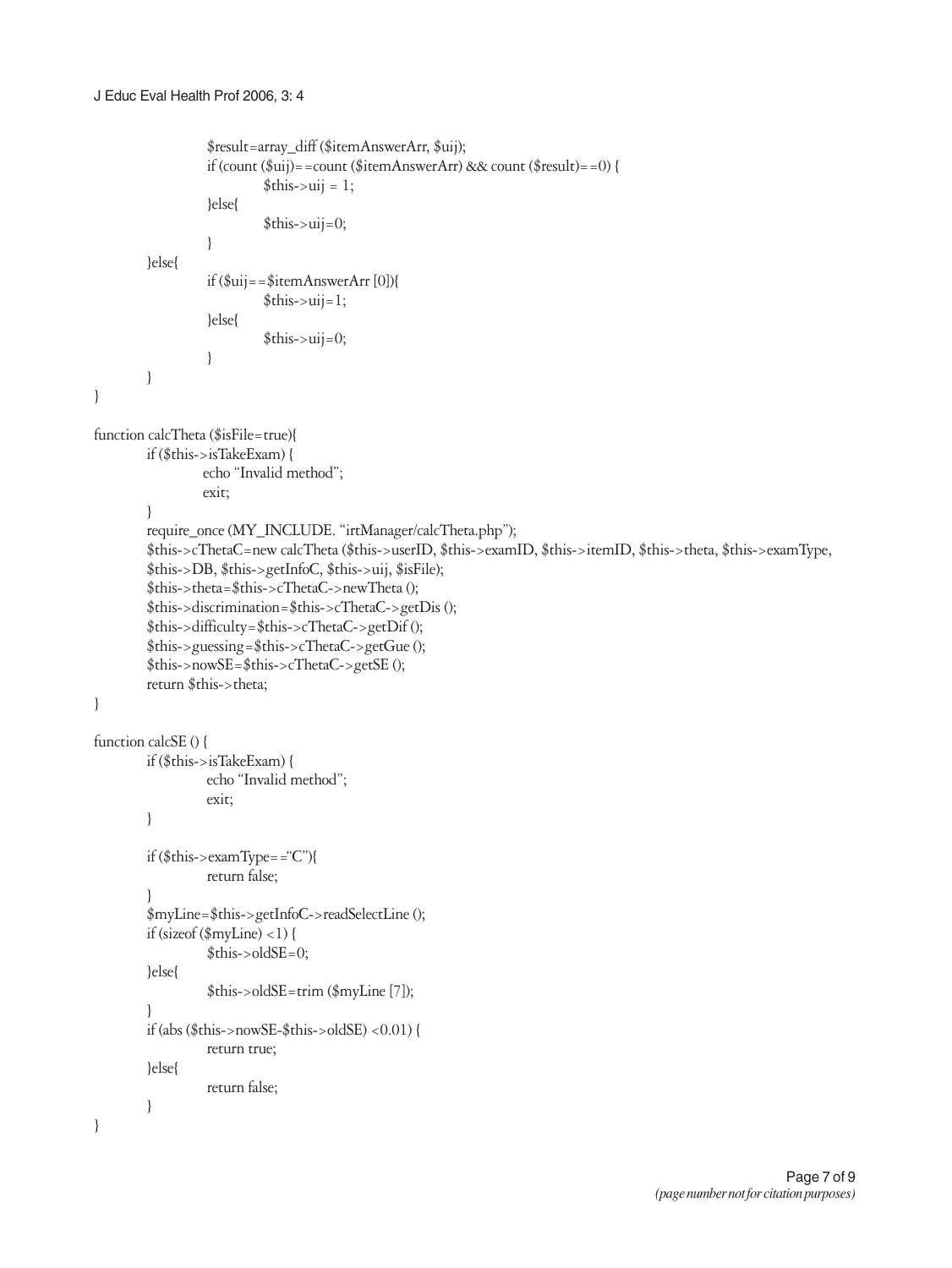```
function getOldSE () {
         return $this->oldSE;
\mathcal{E}function getNowSE () {
         return $this->nowSE;
\mathcal{E}function saveData () {
         if ($this->isTakeExam) {
                    echo "Invalid method";
                    exit:
         ₹
         if (is_array (\thetathis->uAnswer)) {
                    for (\frac{2}{3}i=0; \frac{4}{3}i< (count (\frac{4}{3}this->uAnswer)-1); \frac{4}{3}i+1 {
                               \text{\$answer} = \text{\$this} > u \text{Answer } [\text{\$i}] \text{."}\mathcal{E}$answer.=$this->uAnswer [count ($this->uAnswer)-1];
         }else{
                    $answer=$this->uAnswer;
         \overline{\mathbf{a}}switch ($this->examType) {
                               case "C":
                                        $query="insert into examSubmit (examID, itemID, uID, smtAnswer, is Correct,
                                        smtTime, takeScore) values ("".$this->examID."', ".$this->itemID."',
                                        "" $this->userID."", "".$answer."", ".$this->uij.", now (), ".($this->theta*$this->uij).")";
                                        if (!\$this->DB->query (\$query)) {
                                                 echo $this->DB->error ();
                                                 exit:
                                        \mathcal{E}break;
                               default: $query="insert into examSubmit (examID, itemID, uID, smtAnswer, isCorrect,
                                        smtTime) values (".$this->examID.", ".$this->itemID.", ".$this->userID."',
                                        "".$answer."", ".$this->uij.", now())";
                                        if (!$this->DB->query ($query)){
                                                 echo $this->DB->error();
                                                 exit:
                                        \mathcal{E}$string=$this->itemID.",".$this->uij.",".$this->discrimination.",".$this->difficulty.",
                                                  ".$this->guessing.",".$this->cThetaC->getP().",".$this->theta.",
                                                  ".$this->cThetaC->getSE()." \n";
                                        $fp = $this->getInfoC->getFP ("a+");$this->getInfoC->writeFile ($fp, $string);
                               break;
                    \}\mathcal{E}function complete ($status="Y") {
         switch ($status) {
                    case "Y":
                             $showString="Examination has ended.<BR><BR>";
                             break;
                    case "N":
```